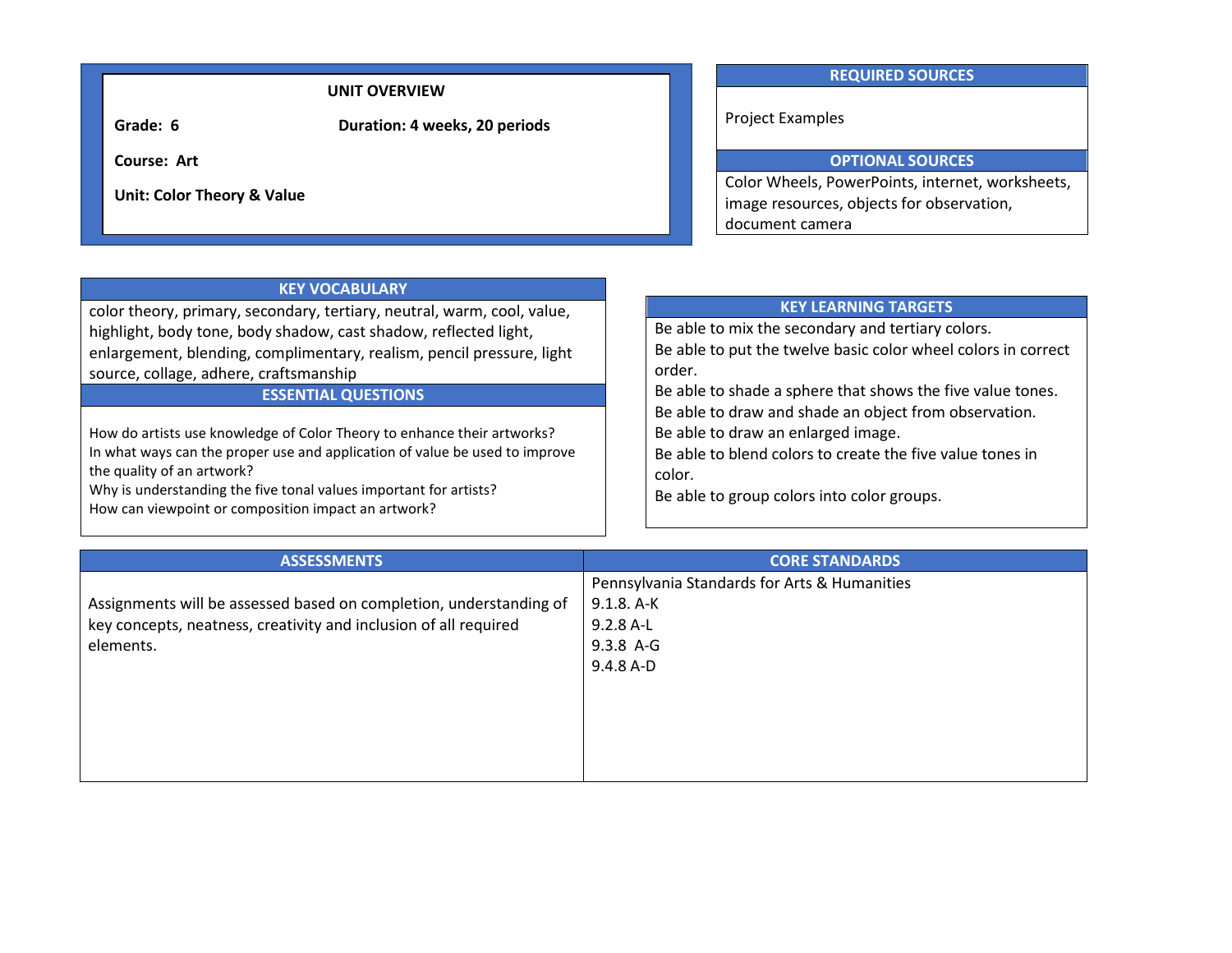### **UNIT OVERVIEW**

**Grade: 6 Duration: 4 weeks, 20 periods**

**Course: Art**

**Unit: Space, Shape, & Form** 

### **REQUIRED SOURCES**

Project Examples

## **OPTIONAL SOURCES**

PowerPoints, internet, worksheets, image resources, objects for observation, videos, document camera

| <b>KEY VOCABULARY</b>                                                                                       |                       | <b>KEY LEARNING TARGETS</b>                         |  |
|-------------------------------------------------------------------------------------------------------------|-----------------------|-----------------------------------------------------|--|
| batik, resist, positive space, negative space, in the round, low relief, abstract, pinch, coil, score, slip |                       | Be able to draw an object from observation.         |  |
| and seal, realism, Cubism. representational, proportion, composition, symmetry, assemblage                  |                       | Be able to create a realistic representation of an  |  |
| <b>ESSENTIAL QUESTIONS</b>                                                                                  |                       | object from life.                                   |  |
| How can clay be manipulated to create three-dimensional art works?                                          |                       | Be able to use various clay techniques to create a  |  |
| Why are proportional guidelines applied to the human face when creating an art work?                        |                       | three-dimensional piece.                            |  |
| How does composition impact a work of art?                                                                  |                       | Be able to securely attach two pieces of clay.      |  |
| How can symmetry be used to create a three dimensional artwork?                                             |                       | Be able to mix different colors using paint.        |  |
| How can the use of color impact an artwork?                                                                 |                       | Be able to use facial proportion to create a Cubist |  |
| Why should negative space be considered important to an artwork?                                            |                       | artwork.                                            |  |
| How is positive space represented differently in two dimensional artworks compared to three                 |                       | Be able to identify realism, Cubism and abstract    |  |
| dimensional artworks?                                                                                       |                       | art.                                                |  |
|                                                                                                             |                       | Be able to create a symmetrical assemblage.         |  |
|                                                                                                             |                       |                                                     |  |
| ASSESSMENTS                                                                                                 | <b>CORE STANDARDS</b> |                                                     |  |

| ASSESSIVIEN IS                                                       | <b>CORE STANDARDS</b>                        |
|----------------------------------------------------------------------|----------------------------------------------|
|                                                                      | Pennsylvania Standards for Arts & Humanities |
| Assignments will be assessed based on completion, understanding of   | $9.1.8.$ A-K                                 |
| key concepts, neatness, creativity and inclusion of all required     | 9.2.8 A-A-L                                  |
| elements.                                                            | $9.3.8 A - G$                                |
| Teachers will monitor and assist students throughout the duration of | $9.4.8 A-D$                                  |
| the assignment.                                                      |                                              |
|                                                                      |                                              |
|                                                                      |                                              |
|                                                                      |                                              |
|                                                                      |                                              |
|                                                                      |                                              |
|                                                                      |                                              |